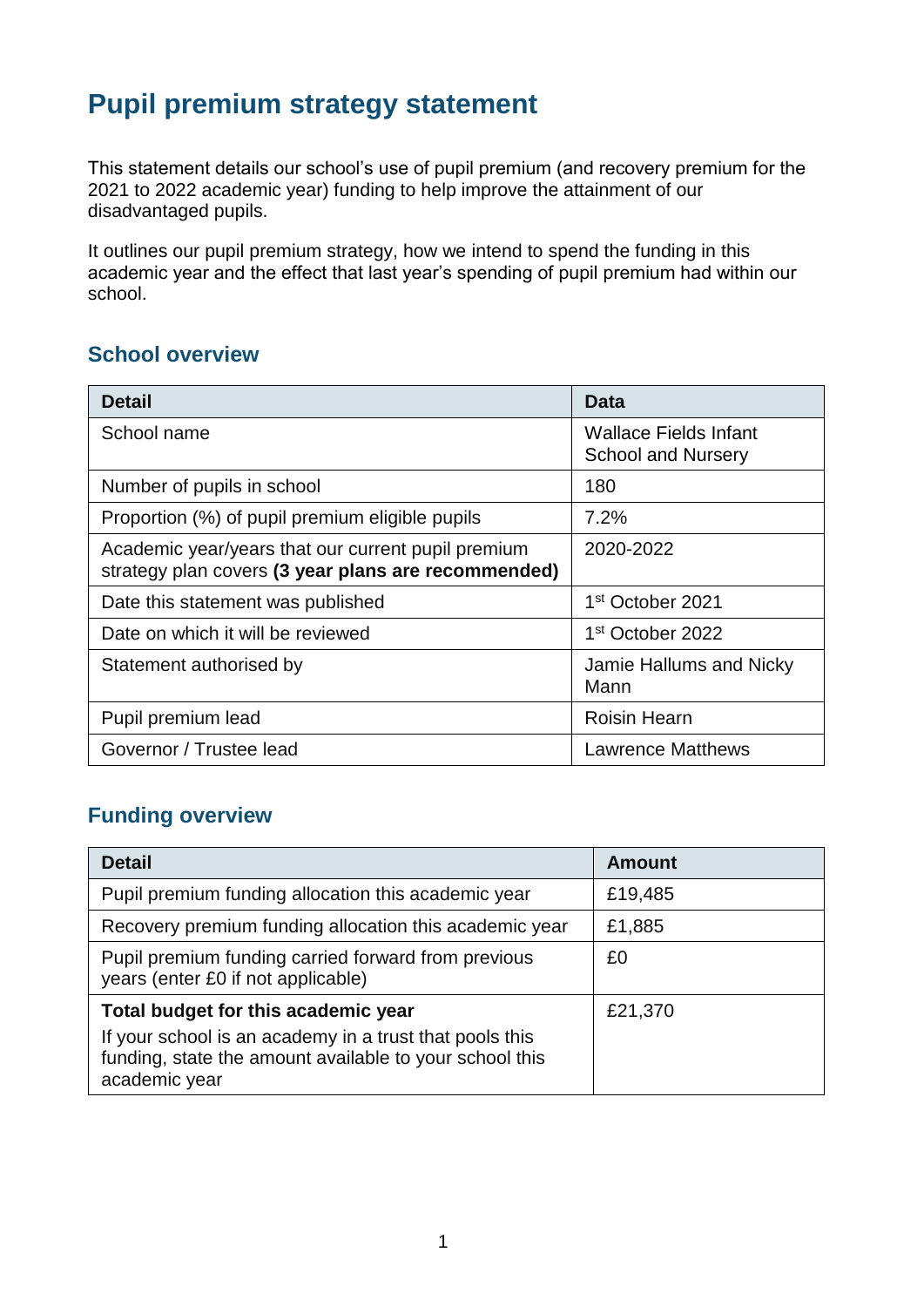# **Part A: Pupil premium strategy plan**

#### **Statement of intent**

- At Wallace Fields Infant School & Nursery we recognise that children make progress at different rates. Regardless of children's economic well-being, we support all children to reach their full potential and meet or exceed end of year expectations in Reading, Writing and Maths.
- We aim to encourage, inspire and motivate all of our pupil premium pupils to develop a life long love of learning. We recognise that quality first teaching is the best provision we can make to raise achievement and this is closely monitored using a triangulation monitoring process through scrutiny of data, learning walks and book scrutiny for our pupil premium children on a regular basis. The purpose of this funding is to accelerate progress and raise attainment.
- Every teacher is aware of the pupil premium children in their class in receipt of the Pupil Premium funding and takes responsibility for accelerating their progress. Pupil premium provision maps are used in the monitoring process to evaluate the cost effectiveness of interventions given to disadvantaged pupils.
- Support for ea.ch child is personalised with carefully planned personalised learning as part of wave 1 quality first teaching and personalised planning for interventions in order to accelerate progress.

#### **Challenges**

This details the key challenges to achievement that we have identified among our disadvantaged pupils.

| <b>Challenge</b><br>number | <b>Detail of challenge</b>                                                                                                                                                    |
|----------------------------|-------------------------------------------------------------------------------------------------------------------------------------------------------------------------------|
|                            | School Closures due to COVID-19 - A significant proportion of children have<br>fallen behind their peers in Reading, Writing and Maths and therefore a gap is<br>highlighted. |
|                            | Children have a lack of confidence and self-belief in their own abilities.                                                                                                    |
| 3                          | Having special educational/social and emotional needs.                                                                                                                        |
|                            | Attendance below 90%.                                                                                                                                                         |

#### **Intended outcomes**

This explains the outcomes we are aiming for **by the end of our current strategy plan**, and how we will measure whether they have been achieved.

| <b>Intended outcome</b>                   | <b>Success criteria</b>                  |
|-------------------------------------------|------------------------------------------|
| To ensure children achieve national       | All Pupil Premium children will meet age |
| expectations at end of the Early Years    | related expectations in Reading, Writing |
| Foundation Stage (EYFS) and Key Stage     | and Maths.                               |
| One (Years 1 and 2), through rigorous and | All Pupil Premium children will pass the |
| effective staff training.                 | Phonics check in Year 1.                 |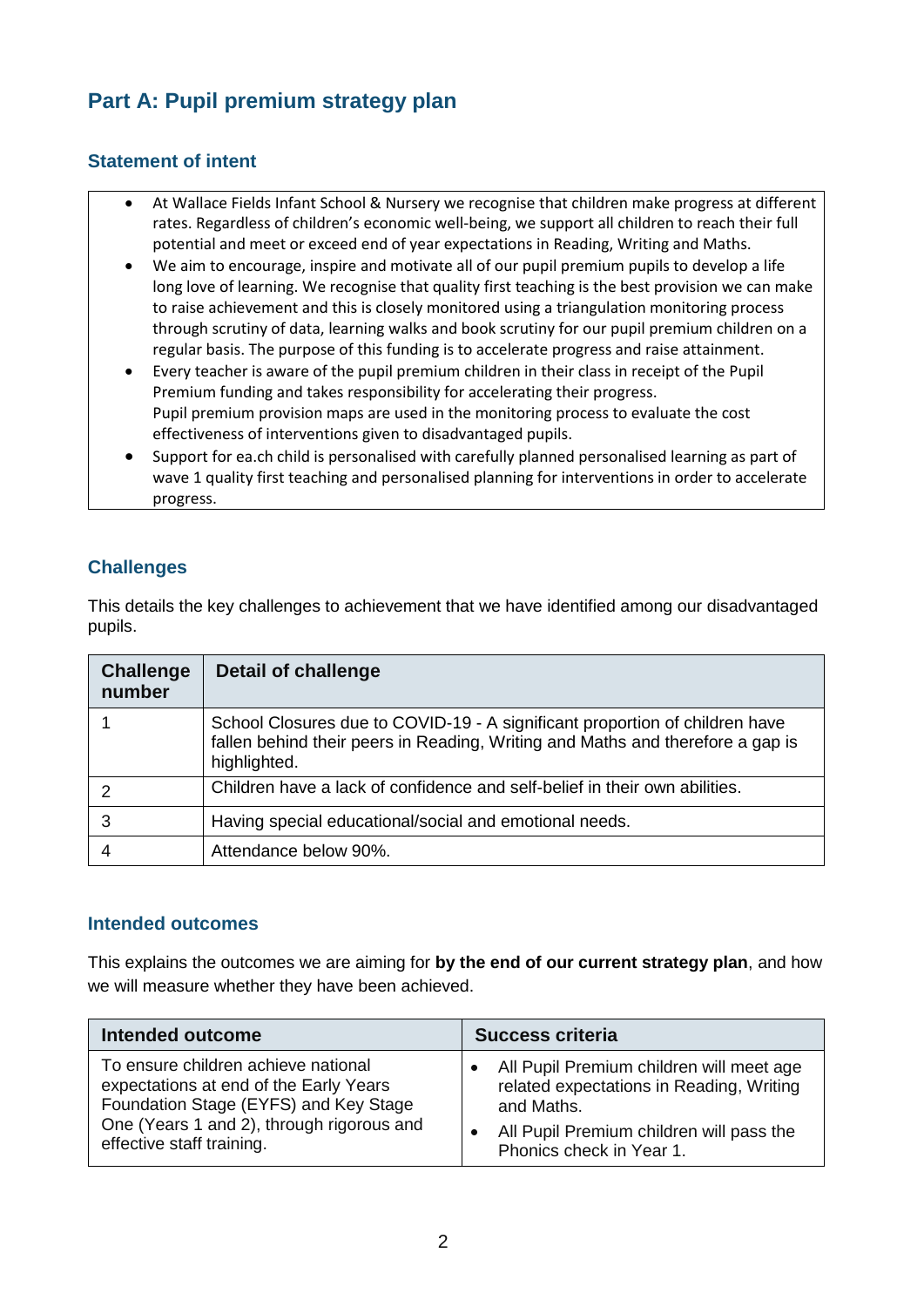|                                                                                                                                                                                                                                                     | Half termly and end of year data will<br>show good progress for Pupil Premium<br>children.<br>Staff will feel supported and confident in<br>$\bullet$<br>implementing Mastery for writing, Maths<br>mastery and a new phonics scheme.<br>Learning walks and Team teaching<br>sessions will demonstrate high quality<br>effective teaching in all classes.                                                                                                                                                                                                             |
|-----------------------------------------------------------------------------------------------------------------------------------------------------------------------------------------------------------------------------------------------------|-----------------------------------------------------------------------------------------------------------------------------------------------------------------------------------------------------------------------------------------------------------------------------------------------------------------------------------------------------------------------------------------------------------------------------------------------------------------------------------------------------------------------------------------------------------------------|
| To develop our early intervention provision<br>across Early Years Foundation Stage (EYFS)<br>and Key Stage One (Years 1 and 2) to<br>provide tailored support for children through<br>the use of 'Early Birds' and evidence-based<br>interventions. | All staff will be using evidence based<br>$\bullet$<br>resources to plan high quality<br>interventions.<br>Monitoring will show that children are<br>$\bullet$<br>making rapid progress.<br>Monitoring will show that children are<br>$\bullet$<br>consistently receiving their intervention.<br>All interventions will be targeted, specific<br>$\bullet$<br>and measureable.<br>Engagement with parents and monitoring<br>will show that children are regularly<br>attending before and after school<br>provision e.g. Early Birds/ National<br>Tutoring programme. |
| To ensure all Pupil Premium children have an<br>attendance of 97% or above.                                                                                                                                                                         | All Pupil Premium children will have an<br>$\bullet$<br>attendance of 97% or above.<br>Pupil Premium parents will be actively<br>$\bullet$<br>involved in their child's education through<br>termly meetings, coffee mornings, ELSA<br>support.                                                                                                                                                                                                                                                                                                                       |

#### **Activity in this academic year**

This details how we intend to spend our pupil premium (and recovery premium funding) **this academic year** to address the challenges listed above.

#### **Teaching (for example, CPD, recruitment and retention)**

Budgeted cost: £ 11,500

| <b>Activity</b>                                                                                                                                                             | <b>Evidence that supports this</b><br>approach                                                                                                                                                                                                | <b>Challenge</b><br>number(s)<br>addressed |
|-----------------------------------------------------------------------------------------------------------------------------------------------------------------------------|-----------------------------------------------------------------------------------------------------------------------------------------------------------------------------------------------------------------------------------------------|--------------------------------------------|
| To develop staff<br>knowledge in Maths<br>Mastery (Power Maths),<br>Mastery in Writing and<br>New Phonics scheme<br>'Letters and Sounds<br>Revised' through<br>Professional | Research from the NFER shows that a<br>whole school ethos of high attainment for<br>all pupils, high quality first teaching and<br>meeting individual needs are the most<br>effective ways to ensure disadvantaged<br>pupil's achieve highly. | 1, 2, 3                                    |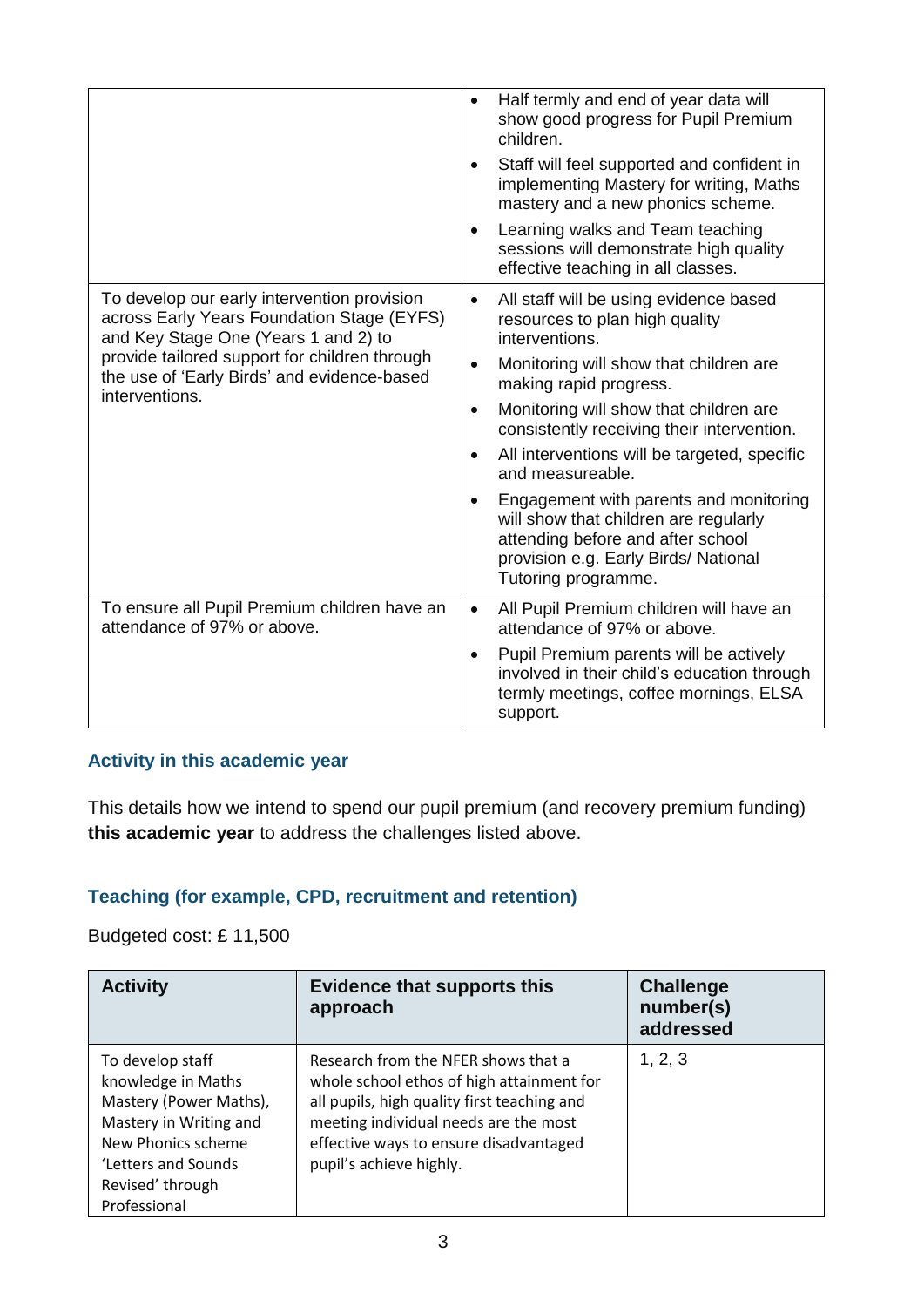| Development, Team<br>teaching and incremental<br>coaching so that Reading,<br><b>Writing and Maths</b><br>lessons are delivered<br>effectively.                                                                                                                                             |                                                                                                                                                                                                                                                                                                                                                                                                                                                                                                                                                                                                      |         |
|---------------------------------------------------------------------------------------------------------------------------------------------------------------------------------------------------------------------------------------------------------------------------------------------|------------------------------------------------------------------------------------------------------------------------------------------------------------------------------------------------------------------------------------------------------------------------------------------------------------------------------------------------------------------------------------------------------------------------------------------------------------------------------------------------------------------------------------------------------------------------------------------------------|---------|
| To ensure any gaps in<br>knowledge identified in<br>Reading/Phonics, Writing<br>and Maths as a result of<br>missed learning due to<br>the COVID-19 school<br>closures and Summer<br>term assessments are<br>identified through<br>ongoing rigorous<br>assessment and acted<br>upon rapidly. | It is estimated that the socio economic<br>attainment gap will grow by 11% and 75%<br>as result of school closures. Median<br>estimate is that the gap will widen by 36%.<br>This will more than reverse the progress on<br>narrowing the gap seen over the last<br>decade. It is projected that the gap will<br>widen most in maths and for younger<br>children and the gap in language is likely to<br>widen. The EEF reported that It is highly<br>likely that the gap will have widened when<br>pupils return to school, even if the<br>strongest possible mitigatory steps are put<br>in place. | 1, 2, 3 |

### **Targeted academic support (for example, tutoring, one-to-one support structured interventions)**

Budgeted cost: £7,500

| <b>Activity</b>                                                                                                                                                                                                                    | <b>Evidence that supports this</b><br>approach                                                                                                                                                                                                                                                                                                                                                                                                              | <b>Challenge</b><br>number(s)<br>addressed |
|------------------------------------------------------------------------------------------------------------------------------------------------------------------------------------------------------------------------------------|-------------------------------------------------------------------------------------------------------------------------------------------------------------------------------------------------------------------------------------------------------------------------------------------------------------------------------------------------------------------------------------------------------------------------------------------------------------|--------------------------------------------|
| To continue to develop<br>our Early Birds provision<br>across EYFS and KS1 to<br>provide tailored support<br>for Pupil Premium<br>children. Ensuring all<br>sessions are specific,<br>focused and measurable<br>outcomes.          | Research by the EER (Educational<br>Effectiveness Research) shows that small<br>group tuition is effective due to greater<br>feedback from the teacher, more sustained<br>engagement in smaller groups and work<br>which is more closely matched to learners'<br>needs.                                                                                                                                                                                     | 1, 2, 3                                    |
| To ensure maximum<br>impact on pupil progress<br>by establishing small<br>teaching groups (including<br>tutoring) and evidence<br>based interventions for<br>Pupil Premium children<br>falling behind age-related<br>expectations. | We recognise that Quality First Teaching is<br>the most effective provision for supporting<br>children who have barriers to learning.<br>However some children require additional<br>intervention to ensure they make at least<br>good progress or have support in<br>addressing gaps in knowledge. Many of the<br>interventions implemented are<br>personalised or research based to have the<br>best possible impact on attainment and<br>pupil progress. | 1, 2, 3                                    |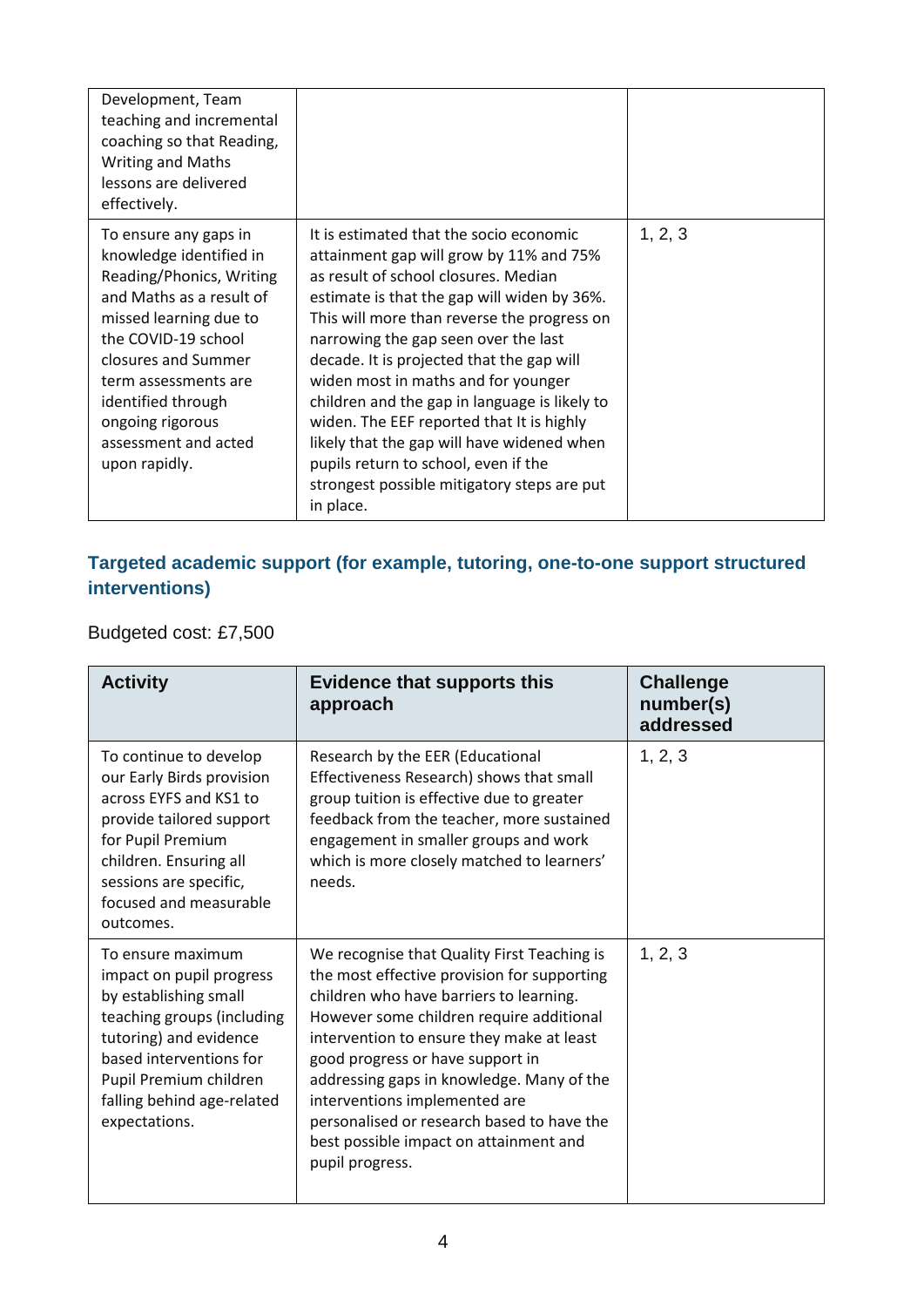## **Wider strategies (for example, related to attendance, behaviour, wellbeing)**

Budgeted cost: £2,370

| <b>Activity</b>                                                                                                                                                                                                                     | <b>Evidence that supports this</b><br>approach                                                                                                                                                                                        | <b>Challenge</b><br>number(s)<br>addressed |
|-------------------------------------------------------------------------------------------------------------------------------------------------------------------------------------------------------------------------------------|---------------------------------------------------------------------------------------------------------------------------------------------------------------------------------------------------------------------------------------|--------------------------------------------|
| To provide an enhanced<br>package of well-being<br>support for parents<br>including our workshop<br>programme, coffee<br>mornings and targeted<br>support from the school<br><b>Emotional Literacy</b><br>Support Assistant (ELSA). | Research by the EEF shows that parental<br>engagement is consistently associated with<br>pupils' success at school.                                                                                                                   | 1, 2, 3, 4                                 |
| To regularly explore (half<br>termly) any differences in<br>attendance between key<br>groups of children and<br>work with parents to<br>implement a rapid action<br>plan to close any gaps.                                         | NFER research has highlighted that more<br>successful schools talked to parents about<br>the importance of learning and aspirations<br>sharing with parents the curriculum pupils<br>were covering and how to support their<br>child. | 4                                          |

## **Total budgeted cost: £21,370**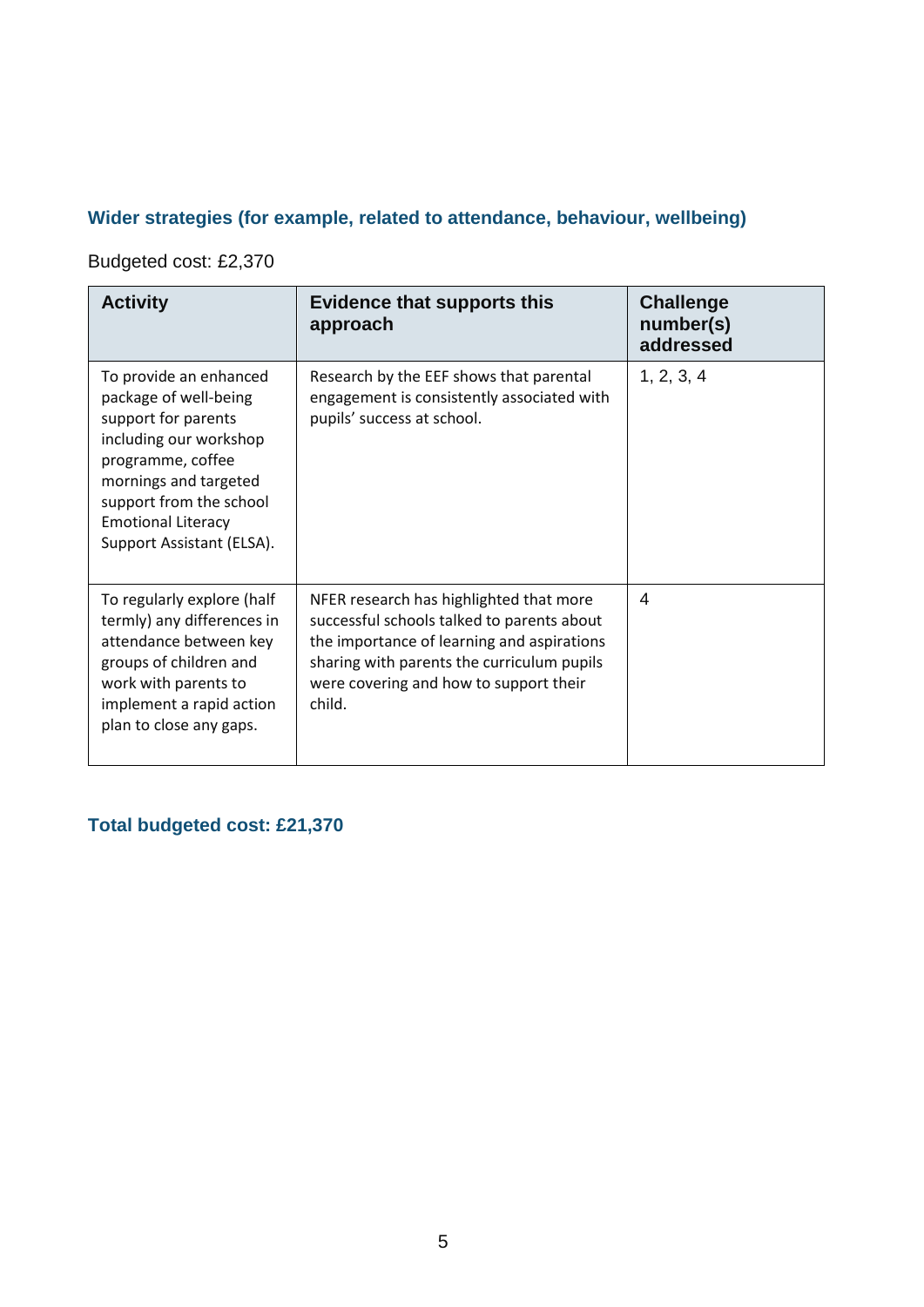# **Part B: Review of outcomes in the previous academic year**

# **Pupil premium strategy outcomes**

This details the impact that our pupil premium activity had on pupils in the 2020 to 2021 academic year.

| Aim                                                                                                                                                                                                                                                                                                                      | <b>Outcome</b>                                                                                                                                                                                                                                                                                                                                                                                                                                                            |
|--------------------------------------------------------------------------------------------------------------------------------------------------------------------------------------------------------------------------------------------------------------------------------------------------------------------------|---------------------------------------------------------------------------------------------------------------------------------------------------------------------------------------------------------------------------------------------------------------------------------------------------------------------------------------------------------------------------------------------------------------------------------------------------------------------------|
| To increase the number of pupil premium children<br>achieving age related expectations at end of EYFS<br>and KS1<br>Staff use their secure understanding of wave one<br>quality first teaching to ensure all learners make                                                                                               | Staff demonstrate a secure understanding of<br>quality first intervention this is evident in<br>learning walks, book monitoring and gap<br>analysis meetings. The impact of this is evident<br>in books and progress data.                                                                                                                                                                                                                                                |
| better than good/outstanding progress.                                                                                                                                                                                                                                                                                   | Due to the COVID-19 extended closures in the<br>Spring Term it is not possible to fully evaluate<br>the impact.                                                                                                                                                                                                                                                                                                                                                           |
| To increase the number of pupil premium children<br>achieving age related expectations at end of EYFS<br>and KS1<br>Ensuring any gaps in knowledge identified in Reading,<br>Writing and Maths as a result of missed learning due<br>to the COVID-19 school closures are acted upon with<br>rapid targeted intervention. | All pupil premium children attended specific,<br>focused interventions where they received<br>additional feedback. A 'book look' for children<br>identified as Pupil Premium highlighted the<br>good progress that had been made by the<br>children since the start of the academic year.<br>Progress data showed that the vast majority of<br>Pupil Premium children made good progress in<br>Reading, Writing and Maths.<br>Pupil premium children had additional daily |
|                                                                                                                                                                                                                                                                                                                          | reads to ensure they received additional<br>practice and feedback from the<br>teacher/Assistant Teacher.                                                                                                                                                                                                                                                                                                                                                                  |
|                                                                                                                                                                                                                                                                                                                          | All pupil premium children in KS1 and EYFS were<br>invited to the Early Bird provision. Early Birds<br>uses a variety of strategies including pre-<br>teaching and group work to develop children's<br>confidence in their learning that is also mirrored<br>in class. All of the children invited regularly<br>attended.                                                                                                                                                 |
|                                                                                                                                                                                                                                                                                                                          | This provision proved successful as it<br>contributed to the good progress made by each<br>child.                                                                                                                                                                                                                                                                                                                                                                         |
| To develop our relationships with Pupil Premium<br>parents, so they continue to be actively involved in<br>their child's education; providing information to<br>support teachers targets for their Pupil Premium                                                                                                         | Additional meetings took place in the Autumn<br>and Summer terms and were well attended by<br>parents. Due to the COVID-19 school closures<br>the Spring term meeting could not take place.                                                                                                                                                                                                                                                                               |
| children.<br>Develop a greater home-school relationship, where                                                                                                                                                                                                                                                           | Termly provision maps were shared with<br>parents and support given for supporting<br>children's learning at home.                                                                                                                                                                                                                                                                                                                                                        |
| parents feel heard and supported and teachers gain a                                                                                                                                                                                                                                                                     | The school ELSA made regular contact with<br>identified families remotely.                                                                                                                                                                                                                                                                                                                                                                                                |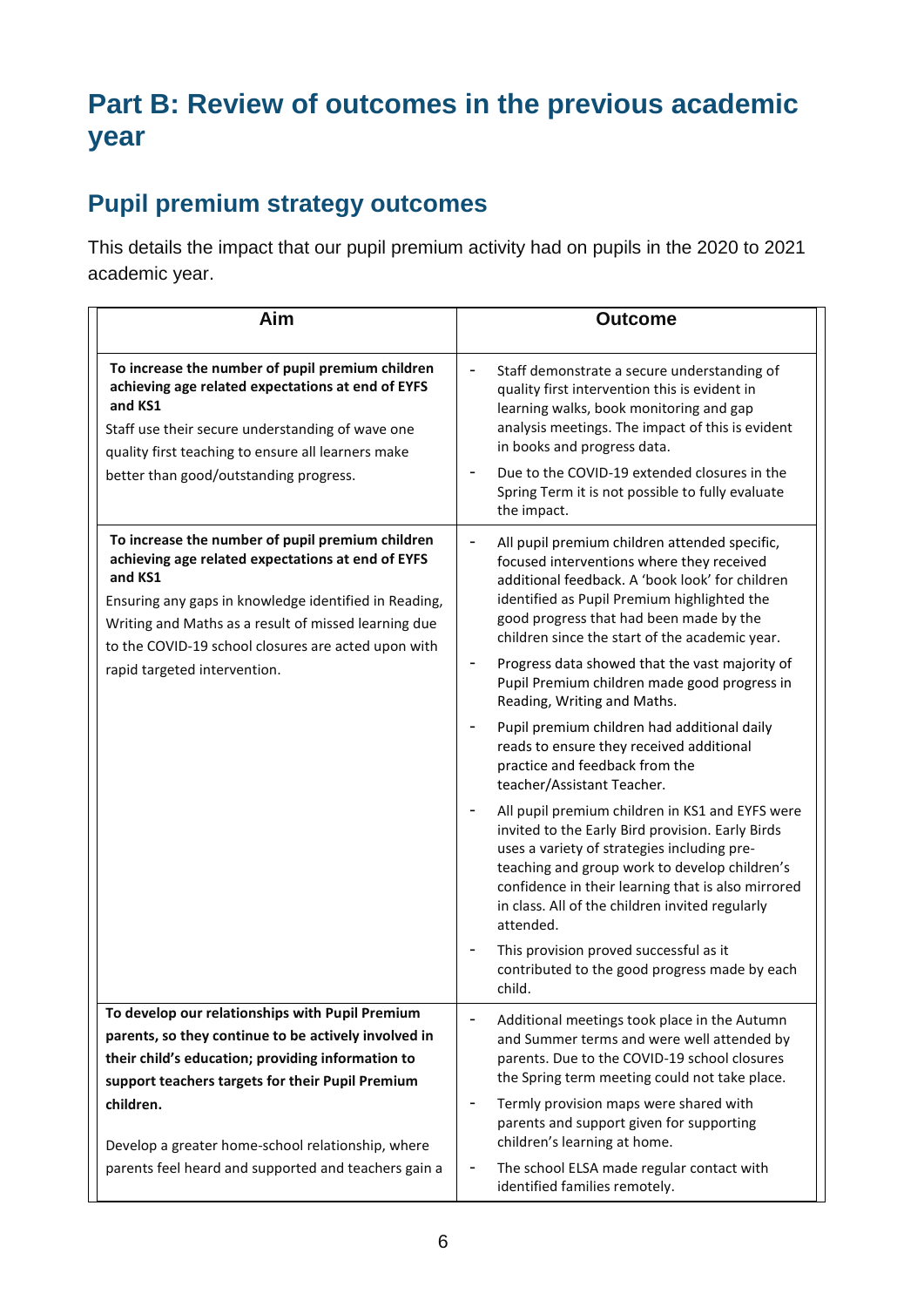| greater understanding of their Pupil Premium children | Summer term parent meetings took place following       |
|-------------------------------------------------------|--------------------------------------------------------|
| and their needs.                                      | the end of year report and ideas shared for how to     |
|                                                       | support their children throughout the Summer           |
|                                                       | holidays with any areas highlighted in the end of year |
|                                                       | report.                                                |
|                                                       |                                                        |

# **Externally provided programmes**

*Please include the names of any non-DfE programmes that you purchased in the previous academic year. This will help the Department for Education identify which ones are popular in England*

| Programme | Provider |
|-----------|----------|
|           |          |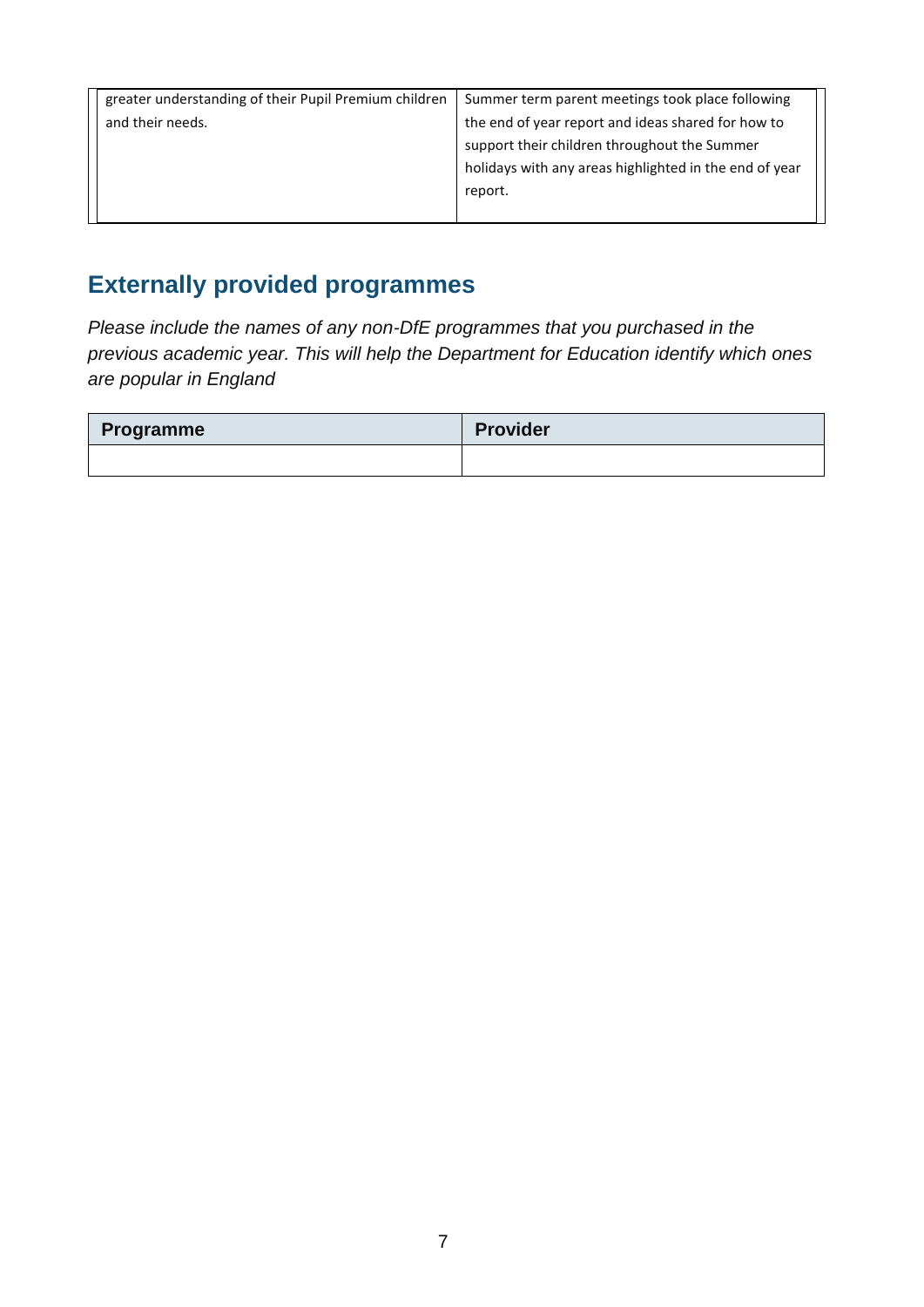# **Further information (optional)**

| What support is there for Pupil Premium Children at Wallace Fields Infant School?                                                                    |                                                                                                               |                                                                                                                                          |                                                                                                                                                                                                        |                                                                                             |  |
|------------------------------------------------------------------------------------------------------------------------------------------------------|---------------------------------------------------------------------------------------------------------------|------------------------------------------------------------------------------------------------------------------------------------------|--------------------------------------------------------------------------------------------------------------------------------------------------------------------------------------------------------|---------------------------------------------------------------------------------------------|--|
| <b>Strategy</b>                                                                                                                                      | <b>Intended outcome</b>                                                                                       | <b>Rationale</b>                                                                                                                         | How will this be<br>implemented<br>successfully?                                                                                                                                                       | Who is responsible<br>for implementing?                                                     |  |
| The first to receive<br>verbal feedback and<br>written feedback by<br>both the Class<br><b>Teacher and</b><br><b>Assistant Teacher</b><br>each week. | To accelerate<br>children's learning.                                                                         | Research<br>demonstrates high<br>quality verbal<br>feedback has the<br>greatest impact on<br>learning.                                   | Regular book<br>scrutinies by the<br>Pupil Premium Lead<br>will ensure that<br>regular verbal and<br>written feedback is<br>being given.                                                               | All staff                                                                                   |  |
| A learning coach<br>that meets with<br>them regularly to<br>review learning,<br>build self esteem<br>and work on targets                             | To build children's<br>self-esteem and<br>provide next steps<br>for children's<br>learning.                   | A proportion of our<br>pupil premium<br>children lack self-<br>esteem and are<br>requiring additional<br>coaching for their<br>learning. | The learning coach<br>will be a senior<br>teacher who meets<br>with the children<br>fortnightly. Stickers<br>will be added to<br>their books as a<br>record of when she<br>has met with each<br>child. | Pupil Premium Lead                                                                          |  |
| <b>Early Bird support</b><br>(Before school<br>targeted small<br>group)                                                                              | To accelerate<br>children's learning.                                                                         | Through early<br>identification,<br>assessment and gap<br>analysis. Gaps in<br>learning will be<br>targeted during<br>these sessions.    | Regular discussions<br>with class teachers<br>through, gap<br>analysis and<br>planning to meet<br>the needs of the<br>children in these<br>groups.                                                     | Early Birds<br>Intervention lead,<br><b>HLTAs and Class</b><br>teachers overseen<br>by SLT. |  |
| <b>Pupil premium focus</b><br>teaching provided<br>by Ts/HLTAs                                                                                       | To accelerate<br>children's learning.                                                                         | Through early<br>identification,<br>assessment and gap<br>analysis. Gaps in<br>learning will be<br>targeted during<br>these sessions.    | Regular discussions<br>with class teachers<br>through, gap<br>analysis and<br>planning to meet<br>the needs of the<br>children in these<br>groups.                                                     | HLTAs. Pupil<br>Premium lead to<br>plan time and needs<br>of children across<br>the school. |  |
| <b>Termly meeting</b><br>with parents                                                                                                                | To inform parents of<br>how the funding will<br>be spent. To build<br>relationships with<br>parents and offer | Relationships will be<br>built across the year<br>in order to support<br>families and<br>encourage them to                               | Each term a<br>meeting will be held<br>to meet with Pupil<br>premium parents.                                                                                                                          | Pupil Premium Lead,<br><b>ELSA</b>                                                          |  |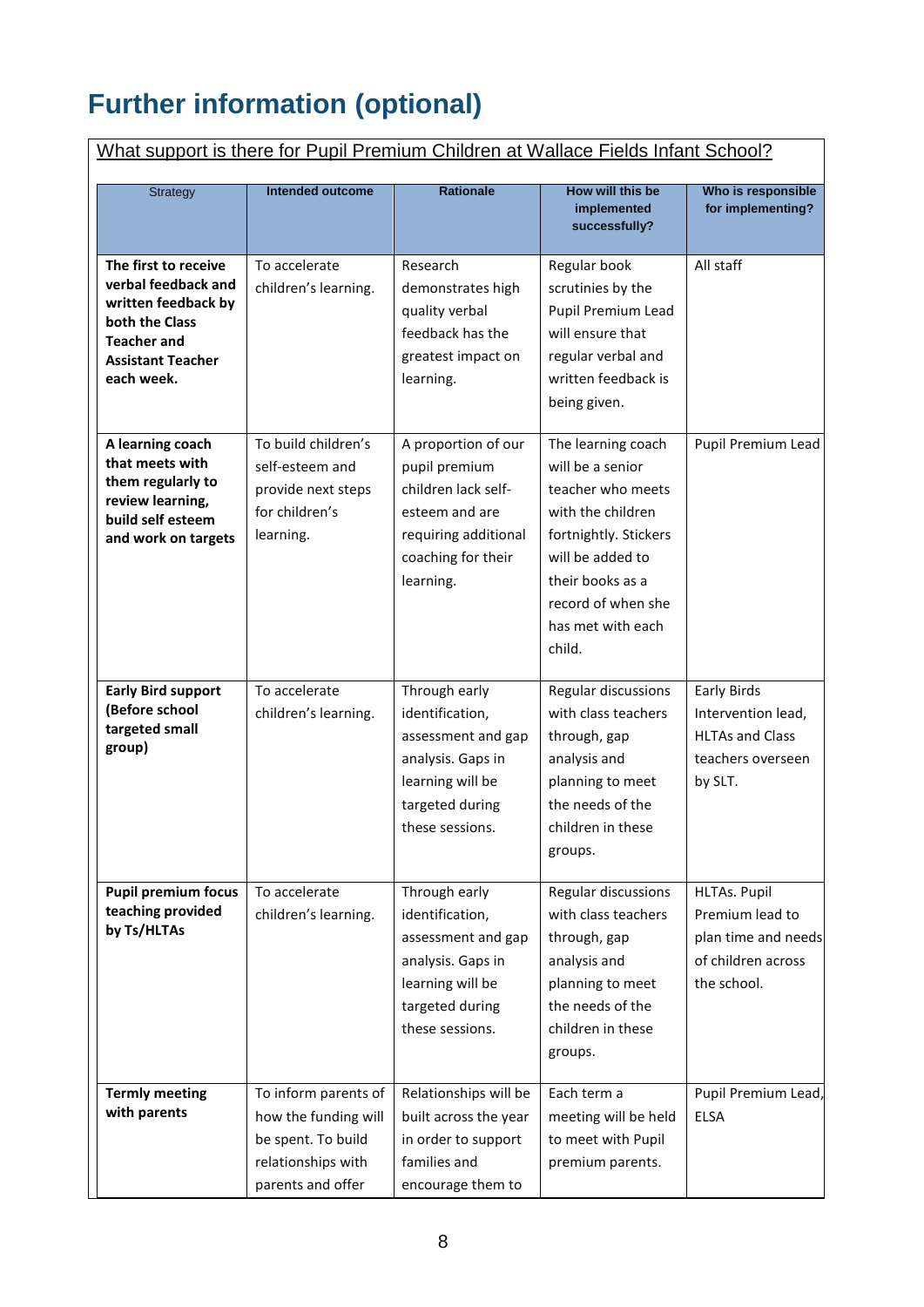|                                                       | support to families<br>who need it.                                                                                                                        | support children<br>with their learning<br>needs.                                                                             |                                                                                                                                                                                                     |                                        |
|-------------------------------------------------------|------------------------------------------------------------------------------------------------------------------------------------------------------------|-------------------------------------------------------------------------------------------------------------------------------|-----------------------------------------------------------------------------------------------------------------------------------------------------------------------------------------------------|----------------------------------------|
| Access to 1 club per<br>paid per term if<br>needed    | To encourage<br>children to access<br>after school<br>activities and<br>improve fitness<br>levels.                                                         | Some of our pupil<br>premium children<br>do not aces after<br>school clubs. A<br>minority have poor<br>health and fitness.    | This will be offered<br>as an option to<br>parents at the<br>yearly meeting.<br>Parents will<br>approach the office/<br>pupil premium lead<br>to request a paid<br>club per term.                   | Pupil Premium<br>Lead/ Office Team.    |
| Access to 1 school<br>trip paid per term if<br>needed | To support families<br>financially if they<br>need it for their<br>child to participate<br>in enriching school<br>activities.                              | Some families may<br>not be in a financial<br>position to be able<br>to afford children to<br>participate in school<br>trips. | This will be offered<br>as an option to<br>parents at the<br>yearly meeting.<br>Parents will<br>approach the office/<br>pupil premium lead<br>to request a paid<br>trip per term only as<br>needed. | Pupil Premium<br>Lead/ Office Team     |
| <b>Termly reviewed</b><br>provision maps              | To track and<br>monitor progress of<br><b>Pupil Premium</b><br>children and the<br>intervention they<br>receive as well as<br>the impact it is<br>having.  | Highly effective<br>monitoring will be<br>in place to identify<br>any gaps or focus<br>areas for learning<br>needed.          | Reviewed termly.                                                                                                                                                                                    | Reviewed by the<br>pupil premium Lead. |
| Miss Charlie, the<br>well-being dog.                  | To provide<br>opportunities for<br>children to build<br>their self-esteem<br>and mental health<br>and well-being as<br>well as<br>communication<br>skills. | A proportion of our<br>pupil premium<br>children require<br>emotional support.                                                | Weekly visits from<br>Miss Charlie the<br>well-being dog.<br>Specific children to<br>be targeted to make<br>visits.                                                                                 | Class teachers                         |
| <b>Offer of foodbank</b><br>vouchers                  | To make families<br>aware there is<br>support for families<br>who may be in<br>financial crisis.                                                           | Some of our families<br>may face financial<br>crisis over longer<br>periods of time e.g.<br>the summer<br>holidays. Epsom and | Office team to send<br>out an email to<br>Pupil Premium<br>families offering<br>support and<br>collection of                                                                                        | Office team.                           |